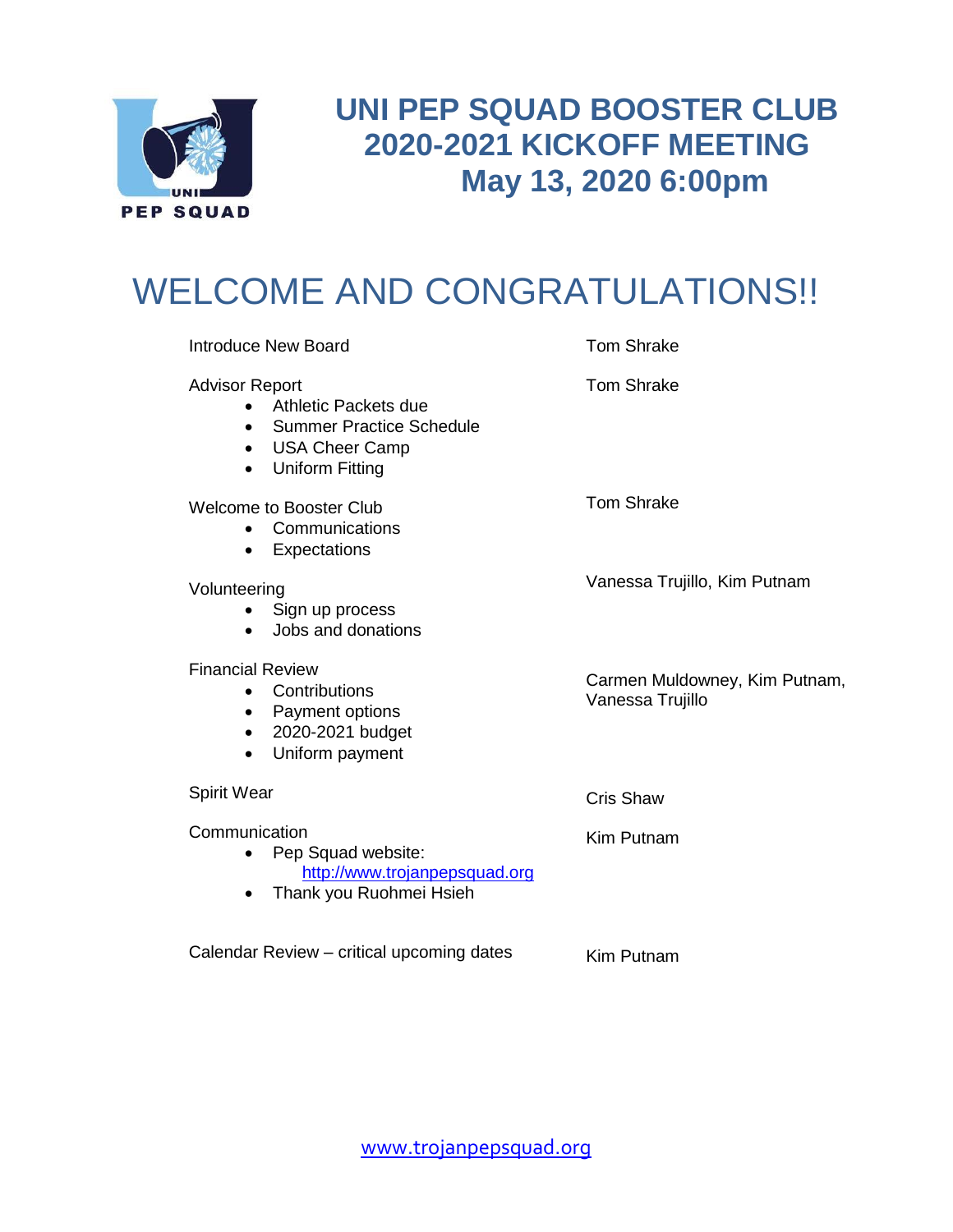

# **UPCOMING DATES**

**Monday, May 18-20** Uniform Fitting/Order Day

> **Monday, July 6-23** Summer Practice

**July 28 through July 31?** USA Cheer Camp, Great Wolf Lodge?

> **August 10** 1<sup>st</sup> Mandatory Fall Practice

> > **August TBD** Parent Social

**August TBD** Football Photo Day

**August TBD** Summer Workday

**Saturday, August 15?** UHS Youth Cheer Clinic

> **September TBD** Beach Photo Day

**TBD** Homecoming Game



[www.trojanpepsquad.org](http://www.trojanpepsquad.org/) **2020-2021 KICKOFF MEETING UNI PEP SQUAD BOOSTER CLUB May 13, 2020 6:00pm MEETING MINUTES**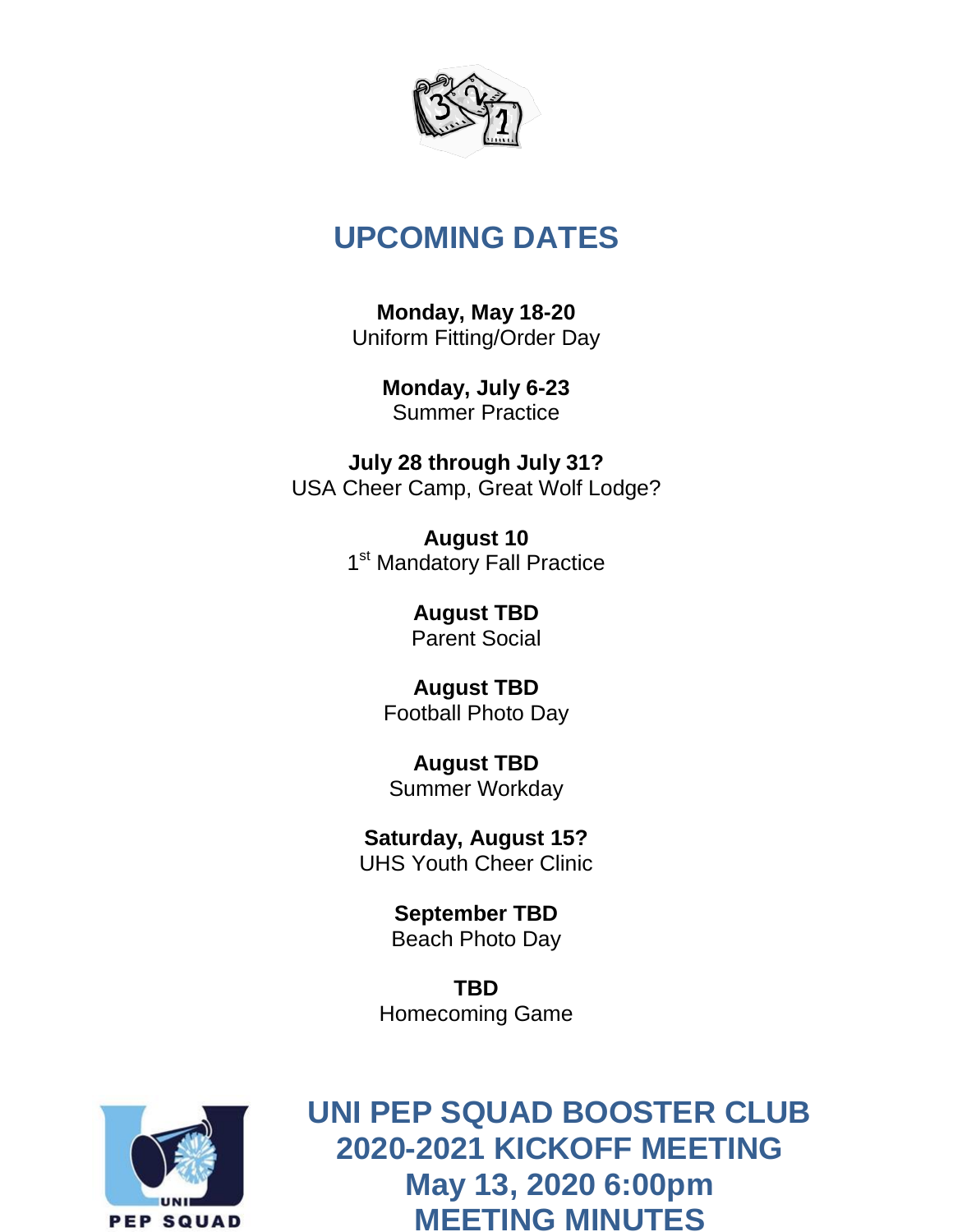# **Opening**

The 2020-2021 Kickoff Meeting of the Uni Pep Squad Booster Club was called to order by UHS Pep Squad Coach Tom Shrake at 6:04pm via Google Meet.

# **Present**

Coach Tom Shrake Co-Presidents: Vanessa Trujillo Co-President: Kim Putnam Co-Vice President: Sanja Nenadic Co-Vice President: Elyse Corlett Treasurer: Carmen Muldowney Secretary: Cari Kershaw

53 of the 53 Booster Club members were represented on the Google Meet virtual meeting.

# **Approval of Agenda**

The agenda of the meeting was set and approved by the board prior to the meeting.

# **Approval of Minutes**

As this was the kickoff meeting there were no previous meeting minutes to approve.

# **Open Issues**

There were no open issues.

# **New Business**

Presented Kick-off Booster Meeting Agenda, Uni Pep Squad 2020-2021 Donations.

# Introduce New Board

Coach Shrake welcomed the 2020-2021 Pep Squad members/parents and introduced the new board members:

Co-Presidents: Vanessa Trujillo & Kim Putnam Co-Vice Presidents: Sanja Nenadic & Elyse Corlett Treasurer: Carmen Muldowney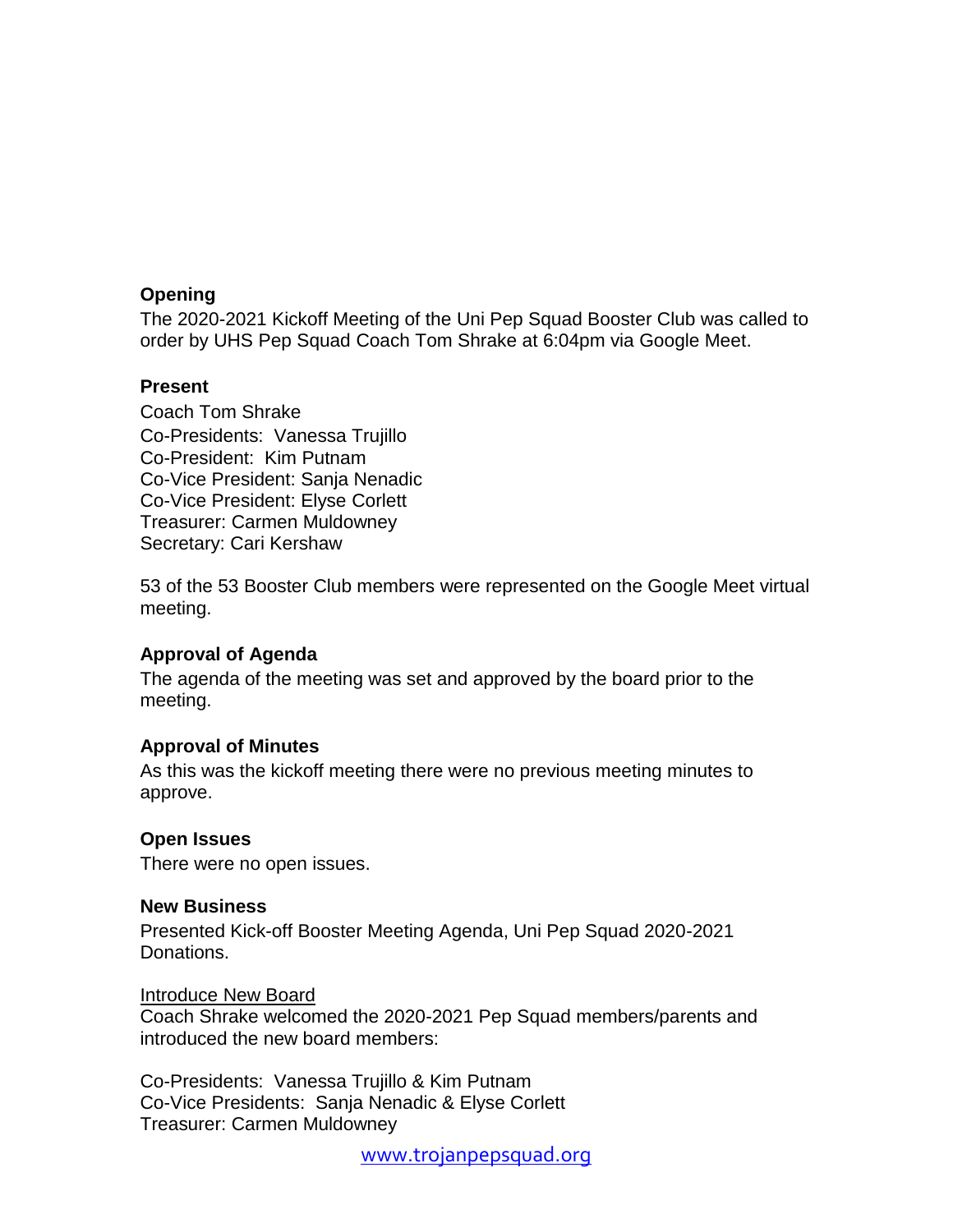# Secretary: Cari Kershaw

# Advisor Report

Coach Shrake shared that a competitive and successful try-out was achieved with 87 candidates trying-out and 53 making the Pep Squad.

Coach Shrake discussed **Athletic Clearance**. Physical forms can be downloaded from<http://www.universityhigh.org/athletics> and need to be completed after May 1, 2020. The athletic packet is to be submitted at [http://www.athleticclearance.com](http://www.athleticclearance.com/) by following the athletic clearance instructions provided online and prior to the first summer practice.

Coach Shrake discussed **Uniform Fitting Day**, which will be conducted virtually this year on May 18, 2020. Instructions will be emailed soon regarding taking accurate measurements and how to submit and pay for uniforms. It is important to submit uniform invoice payment ASAP because the vendor will not ship until they receive all payments.

There may be opportunity to borrow previously used uniform pieces, measurements are still required by everyone. Contact Coach Shrake for more information about loaners. We are asking for uniform donations from Pep Squad members who have pieces they may like to donate.

Cheer Boxes are required and available to purchase or possibly available as loaners. Cheer Panels are required to purchase and have each Pep Squad members name on them.

Coach Shrake introduced the **Coaching Staff:**

- Brianna Smith- New! From Irvine HS
- Will Tran- Head Coach for Song
- Omar Moreno
- Potentially one more to help with the Song Program

Coach Shrake presented the **Summer Practice Schedule**. The session is for all pep squad members and is designed to teach/review the cheers and dances required for supporting Uni teams. Practices will include conditioning, dance technique, stunting, tumbling and team bonding. Coach Shrake stated that the summer practices are not fee based for Pep

Squad members and are mandatory (with the exception of pre-cleared vacation absences).

# Summer practice schedule:

.

- 1. June 6-23, 2020- The Pep Squad (all members) will have practice from 2:00-4:00
- 2. Mandatory Fall Practice begins August 10, 2020; 2:00-4:00pm

School Year Practice Schedule is during  $6<sup>th</sup>$  period and usually ends around 3:30.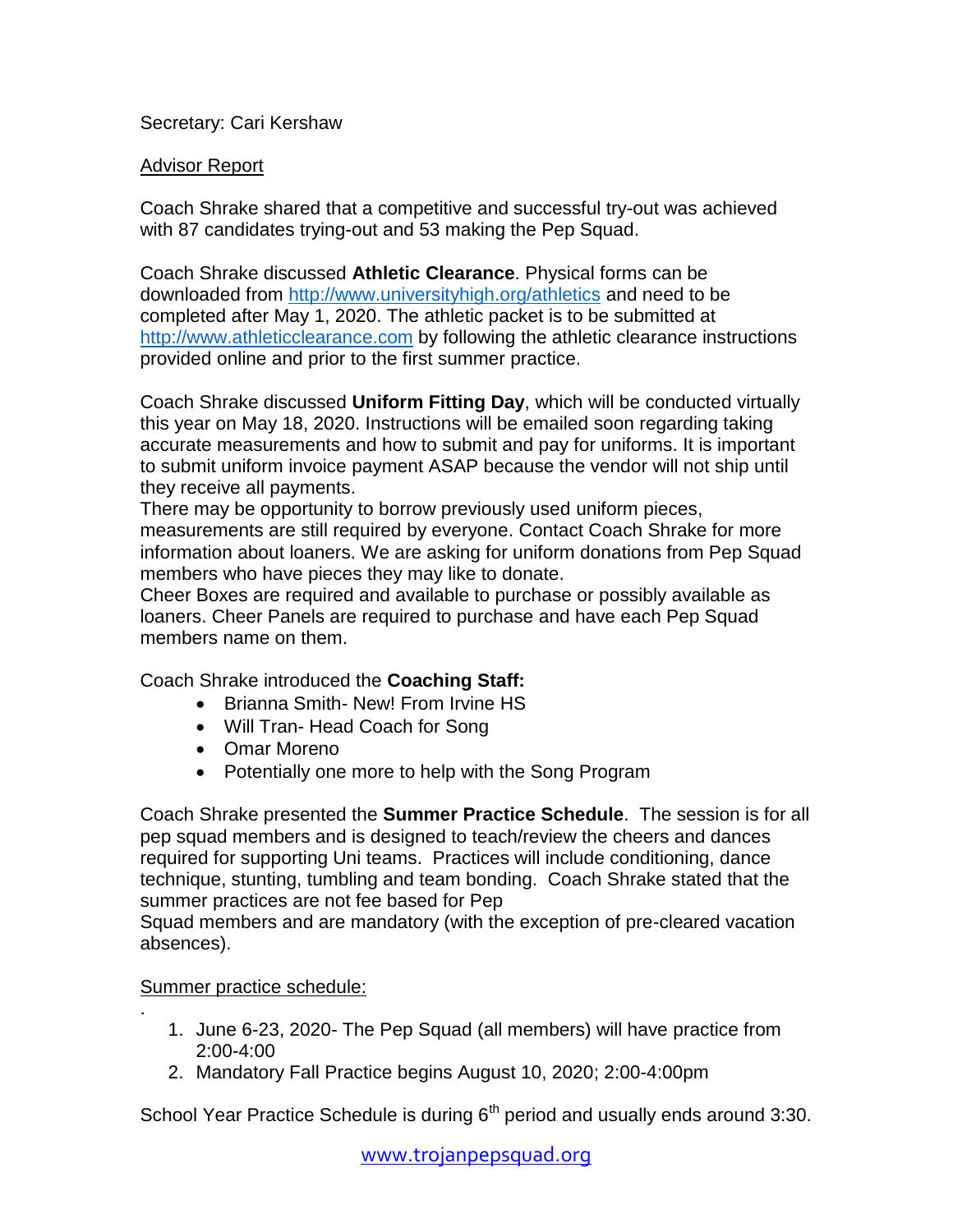Coach Shrake discussed **USA Cheer Summer Camp at The Great Wolf Lodge**. It is an optional 4-day residential camp. It is not mandatory, but it is strongly recommended. Further information will be provided pending district authorization due to current pandemic.

# Welcome to Booster Club

Co-President Vanessa Trujillo thanked Coach Shrake for his efforts in building the Pep Squad Program at Uni. She also discussed expectations for Pep Squad members and the role of the Booster Club and the many ranges of volunteer opportunities that will be emailed via SignUpGenius.

#### Volunteering

The function of the Booster Club is to raise money for the program to pay for the coaches, choreography, travel, Banquet and entry fees. Co-Presidents Vanessa and Kim emphasized the goal was to hold activities that were least impactful for the parents. These activities include Amazon Smiles, Ralphs, and hosting a regional competition. One of the largest fundraisers this past year was the Youth Cheer Camp. This year the camp is tentatively scheduled for Saturday, August 15<sup>th</sup>. Parents are urged to volunteer their time and talents for all of the events. SignUpGenius spreadsheet/ email will be available soon. Volunteering is paramount in making the season is a success.

Co-President Kim Putnam requested the need for someone to volunteer for Cheer Box and Panel orders- mostly from incoming Freshmen.

# Financial Review

Kim Putnam discussed the donation form. In regard to suggested donations of \$850 per person, there are 3 different options to pay: check, credit card and payment plan. Only new Pep Squad members need to buy Cheer Boxes or panels. Also, all donations to the pep squad is tax deductible and be matched by employers if parents have that option at work.

Treasurer Carmen Muldowney discussed the breakdown of the \$850 donation:

- Homecoming flowers, food, decorations, etc
- Senior Recognition decorations, flowers, food, gifts
- End of Year Banquet- Strawberry Farms, includes Pep Squad member +1
- Coaches Stipends
- Bus transportation

Additional fundraising is accomplished as a whole squad via hosting the UHS Youth Cheer Clinic and a Competition in addition to Amazon Smile/ Ralphs Rewards.